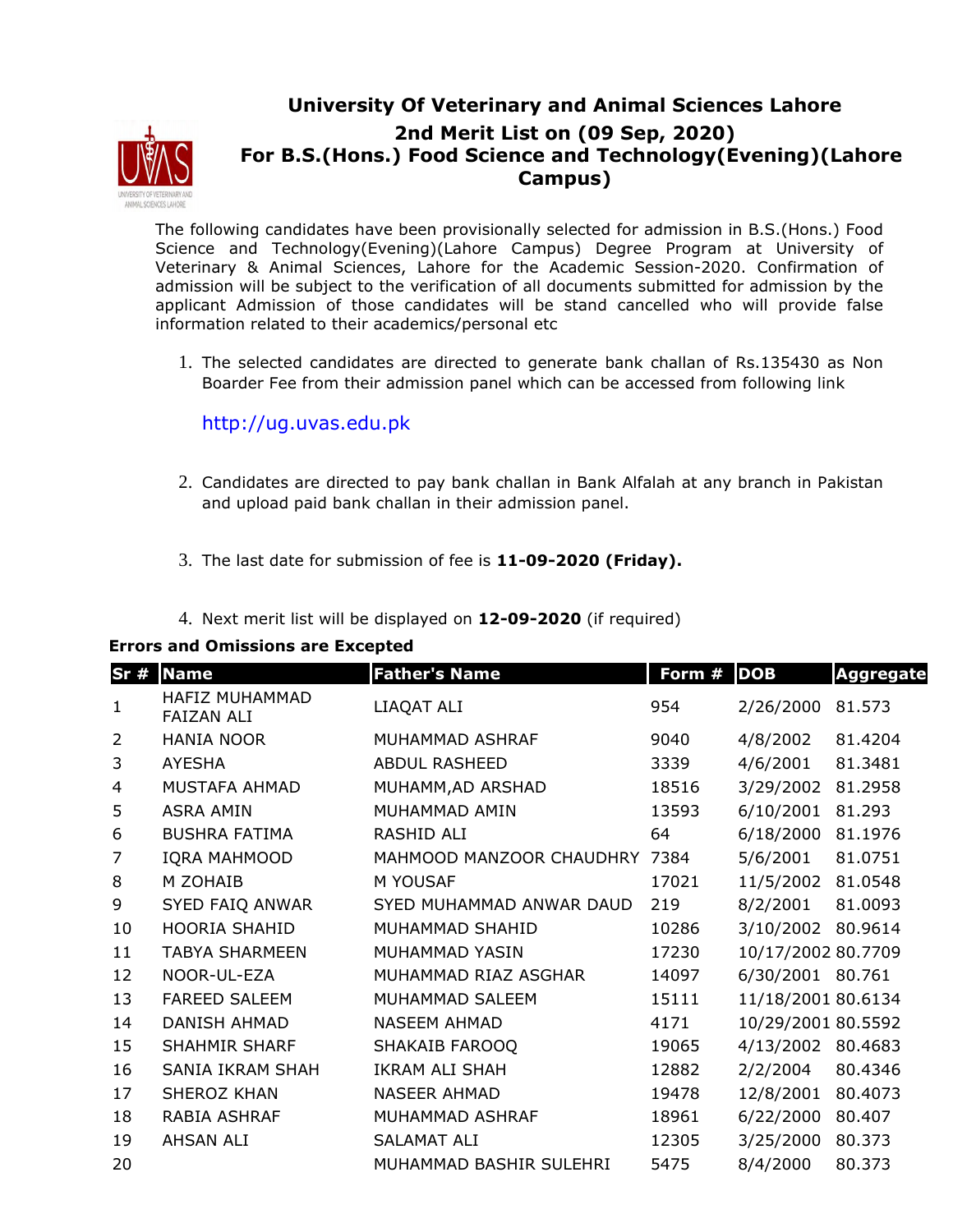MUHAMMAD TOSEEF AJMAL

| 21 | ANUM SALAHUDDIN                      | KHAWAJA MUHAMMAD<br>SALAHUDDIN | 12585 | 6/27/2002 80.3663  |         |
|----|--------------------------------------|--------------------------------|-------|--------------------|---------|
| 22 | <b>ASAD JAVED</b>                    | M.JAVED YOUSAF                 | 19283 | 12/25/2002 80.339  |         |
| 23 | <b>ASMA ARSHAD</b>                   | M. ARSHAD DOGAR                | 3795  | 8/1/2004           | 80.2796 |
| 24 | <b>ALISHBA SEHAR</b>                 | MUHAMMAD HUSSAIN SHAD          | 9191  | 10/27/2002 80.1725 |         |
| 25 | AROOJ FATIMA                         | <b>ABDUL RASHID</b>            | 15109 | 3/26/2002 80.1633  |         |
| 26 | <b>AYESHA LATIF</b>                  | MUHAMMAD LATIF                 | 8636  | 1/13/2000          | 80.1596 |
| 27 | <b>FAKIHA SAEED</b>                  | MUHAMMAD SAEED ASLAM           | 6095  | 1/14/2004          | 80.1388 |
| 28 | HAMZA IQBAL                          | MUHAMMAD IQBAL                 | 4690  | 12/15/2002 79.9572 |         |
| 29 | <b>SAWERA HAFEEZ</b>                 | MUHAMMAD HAFEEZ                | 17981 | 4/12/2001          | 79.9431 |
| 30 | <b>MARIA YASEEN</b>                  | MUHAMMAD YASEEN                | 762   | 9/11/1999          | 79.8273 |
| 31 | MUHAMMAD ZAIN AZIZ                   | MUAMMAD TARIQ                  | 1999  | 8/27/2001          | 79.807  |
| 32 | <b>ABDULLAH</b>                      | <b>GHULAM HUSSAIN</b>          | 14272 | 8/20/2000          | 79.78   |
| 33 | <b>NIHA KANWAL</b>                   | MUZAMMAL HUSSAIN               | 7901  | 4/28/2002          | 79.7475 |
| 34 | HUSNAIN ALI                          | LIAQAT ALI                     | 9143  | 11/11/2003 79.739  |         |
| 35 | MUHAMMAD RAFEH                       | <b>IQBAL UR RAHMAN</b>         | 10907 | 6/24/2000          | 79.5999 |
| 36 | <b>MAHNOOR</b>                       | MUHAMMAD RAMZAN                | 10480 | 10/13/2000 79.4727 |         |
| 37 | MUHAMMAD SULEMAN                     | <b>HABIB ULLAH KHAN</b>        | 2295  | 9/5/2003           | 79.4322 |
| 38 | <b>ANTISH ZAHRA</b>                  | <b>TANVEER HUSSAIN SHAH</b>    | 12983 | 2/10/2002          | 79.3369 |
| 39 | MALIK MUHAMMAD<br><b>WAQAS NASIR</b> | <b>NASIR ABBAS</b>             | 16023 | 3/25/2002          | 79.2753 |
| 40 | <b>RIMSHA</b>                        | <b>GHULAM RASOOL</b>           | 787   | 10/22/1999 79.257  |         |
| 41 | <b>MAIMONA TARIQ</b>                 | <b>TARIQ JAVED</b>             | 5882  | 6/20/2001          | 79.1707 |
| 42 | MUHAMMAD ALI TAHIR                   | <b>TAHIR SHAHZAD</b>           | 2912  | 11/11/2002 79.1156 |         |
| 43 | <b>LAIBA RAUF</b>                    | <b>ABDUL RAUF</b>              | 12072 | 9/26/2002 79.0392  |         |
| 44 | <b>MOHSIN MAJEED</b>                 | ABDUL QAYYUM                   | 353   | 4/5/2002           | 79.0026 |
| 45 | HAFIZ ABDUL WADOOD                   | MUHAMMAD AFZAL                 | 17758 | 1/21/2000          | 78.9233 |
| 46 | HAMZA IFTIKHAR                       | <b>IFTIKHAR AHMAD</b>          | 16058 | 11/25/2000 78.8958 |         |
| 47 | VANEEZA MUNAWAR                      | MUNAWAR HUSSAIN                | 12166 | 9/18/2001          | 78.8794 |
| 48 | <b>TAIBA ASHFAQ</b>                  | MUHAMMAD ASHFAQ                | 3370  | 8/31/2002          | 78.862  |
| 49 | ZAINEB AMJID                         | CHOUDHARY AMJID SIDDIQUE       | 2770  | 12/15/2001 78.837  |         |
| 50 | RIDA FATIMA                          | MUHAMMAD HAFEEZ                | 15121 | 4/23/2001 78.6824  |         |
| 51 | MUHAMMAD AQIB                        | MUHAMMAD AZAM                  | 581   | 12/23/2001 78.6596 |         |
| 52 | MUHAMMAD USAMA                       | GHULAM MUHAMMAD SHEIKH         | 17409 | 8/20/2000 78.616   |         |
| 53 | MUHAMMAD MOIN AMJAD AMJAD IQBAL      |                                | 2105  | 3/25/2002 78.5871  |         |
| 54 | FATIMA ALVI                          | TARIQ NAEEM ALVI               | 3094  | 3/17/2001 78.4776  |         |
| 55 | RIDA ASAD                            | ASAD KARIM QURESHI             | 17666 | 11/23/2001 78.4667 |         |
| 56 | HIJAB FATIMA                         | CHAUDHARY SAJJAD YOUNAS        | 18474 | 4/29/2000 78.4634  |         |
| 57 | MARRIUM NOOR                         | MUHAMMAD ASLAM                 | 16700 | 6/30/2001          | 78.4414 |
| 58 | MUHAMMAD GHOUS<br><b>RAZA</b>        | ZAHOOR AHMAD NADEEM            | 2776  | 7/3/2001           | 78.3913 |
| 59 | KHADIJA MARIAM                       | SHAHZAD AKHTAR                 | 13779 | 10/14/2002 78.3253 |         |
| 60 | MARYAM AKBAR ALI                     | AKBAR ALI                      | 15451 | 1/27/1999 78.3245  |         |
| 61 | <b>USWA QAMAR</b>                    | QAMAR JAVED RANA               | 899   | 9/5/2004           | 78.2867 |
| 62 | MIAN MUHAMMAD<br>MEHMOOD AFZAL       | MIAN MUHAMMAD DAUD AFZAL       | 17102 | 1/1/2001           | 78.1709 |